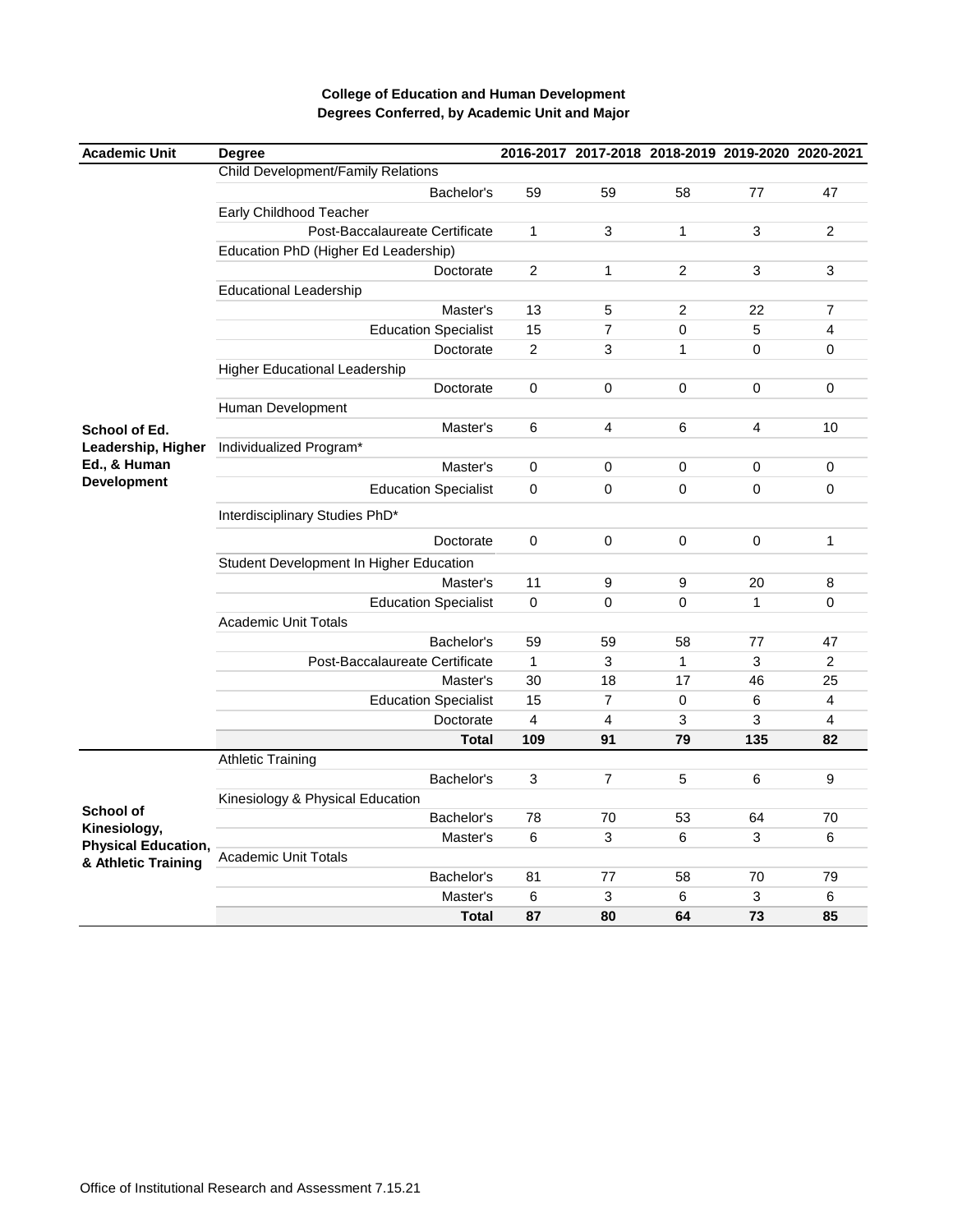## **College of Education and Human Development Degrees Conferred, by Academic Unit and Major**

| <b>Academic Unit</b>      | <b>Degree</b>                                                          |                | 2016-2017 2017-2018 2018-2019 2019-2020 2020-2021 |    |                |    |
|---------------------------|------------------------------------------------------------------------|----------------|---------------------------------------------------|----|----------------|----|
|                           | Autism Spectrum Disorders                                              |                |                                                   |    |                |    |
|                           | Post-Baccalaureate Certificate                                         | 3              | 12                                                | 5  | 9              | 10 |
|                           | Classroom Technology Integrationist                                    |                |                                                   |    |                |    |
|                           | Post-Baccalaureate Certificate                                         | $\overline{7}$ | 7                                                 | 8  | 10             | 11 |
|                           | <b>Computational Thinking for Educators</b>                            |                |                                                   |    |                |    |
|                           | Post-Baccalaureate Certificate                                         | $\pmb{0}$      | 0                                                 | 0  | 0              | 1  |
|                           | <b>Counselor Education</b>                                             |                |                                                   |    |                |    |
|                           | Master's                                                               | 14             | 7                                                 | 0  | 0              | 0  |
|                           | <b>Education Specialist</b>                                            | $\overline{2}$ | 4                                                 | 1  | 0              | 0  |
|                           | Doctorate                                                              | $\mathsf 0$    | 0                                                 | 0  | 0              | 0  |
|                           | <b>Education Data Specialist</b>                                       |                |                                                   |    |                |    |
|                           | Post-Baccalaureate Certificate                                         | $\mathbf 0$    | 0                                                 | 0  | 0              | 0  |
|                           | Education PhD (Literacy/Prevention & Intervention/Counselor Education) |                |                                                   |    |                |    |
|                           | Doctorate                                                              | $\overline{c}$ | $\overline{2}$                                    | 2  | 1              | 1  |
|                           | <b>Educational Technology Coordinator</b>                              |                |                                                   |    |                |    |
|                           | Post-Baccalaureate Certificate                                         | $\pmb{0}$      | 0                                                 | 0  | 0              | 0  |
|                           | Elementary Education - CAI                                             |                |                                                   |    |                |    |
|                           | Master's                                                               | 9              | 7                                                 | 6  | 6              | 9  |
|                           | <b>Education Specialist</b>                                            | $\mathsf 0$    | 1                                                 | 0  | 2              | 1  |
|                           | <b>Elementary Education</b>                                            |                |                                                   |    |                |    |
|                           | Bachelor's                                                             | 54             | 47                                                | 43 | 45             | 45 |
|                           | English as a Second Language                                           |                |                                                   |    |                |    |
|                           | Post-Baccalaureate Certificate                                         | 3              | 1                                                 | 0  | 0              | 0  |
|                           |                                                                        |                |                                                   |    |                |    |
|                           | Individualized Program*                                                |                |                                                   |    |                |    |
|                           | Master's                                                               | 1              | 1                                                 | 2  | 4              | 3  |
|                           | <b>Education Specialist</b>                                            | 4<br>$\pmb{0}$ | 2                                                 | 0  | 2              | 2  |
|                           | Doctorate                                                              |                | 0                                                 | 0  | 1              | 0  |
|                           | High Leverage Practices to Promote<br>Inclusion                        |                |                                                   |    |                |    |
|                           | Post-Baccalaureate Certificate                                         | --             | --                                                | -− | --             | 3  |
|                           | <b>Instructional Design</b>                                            |                |                                                   |    |                |    |
|                           | Post-Baccalaureate Certificate                                         | --             | 2                                                 | 3  | 5              | 5  |
|                           | Instructional Technology                                               |                |                                                   |    |                |    |
| <b>School of Learning</b> | Master's                                                               | 5              | 8                                                 | 8  | 8              | 17 |
| & Teaching                | <b>Education Specialist</b>                                            |                |                                                   |    |                | 4  |
|                           | Interdisciplinary Studies (PhD)                                        |                |                                                   |    |                |    |
|                           | Doctorate                                                              | 0              | 0                                                 | 0  | 0              | 0  |
|                           | Literacy Education                                                     |                |                                                   |    |                |    |
|                           | Master's                                                               | 18             | 23                                                | 21 | 16             | 19 |
|                           | <b>Education Specialist</b>                                            | $\,6\,$        | 7                                                 | 6  | 8              | 6  |
|                           | Doctorate                                                              | 1              | 0                                                 | 0  | 0              | 0  |
|                           | Master of Science in Teaching*                                         |                |                                                   |    |                |    |
|                           | Master's                                                               | $\pmb{0}$      | $\overline{c}$                                    | 0  | 3              | 0  |
|                           | Response to Intervention for Behavior                                  |                |                                                   |    |                |    |
|                           | Post-Baccalaureate Certificate                                         | 5              | 11                                                | 11 | $\overline{7}$ | 15 |
|                           | <b>Science Education</b>                                               |                |                                                   |    |                |    |
|                           | Master's                                                               | 0              | 0                                                 | 0  | 0              | 0  |
|                           | Secondary Education                                                    |                |                                                   |    |                |    |
|                           | Bachelor's                                                             | 25             | 29                                                | 25 | 20             | 21 |
|                           | Master's                                                               | $\pmb{0}$      | $\pmb{0}$                                         | 1  | 3              | 9  |
|                           |                                                                        |                |                                                   |    |                |    |